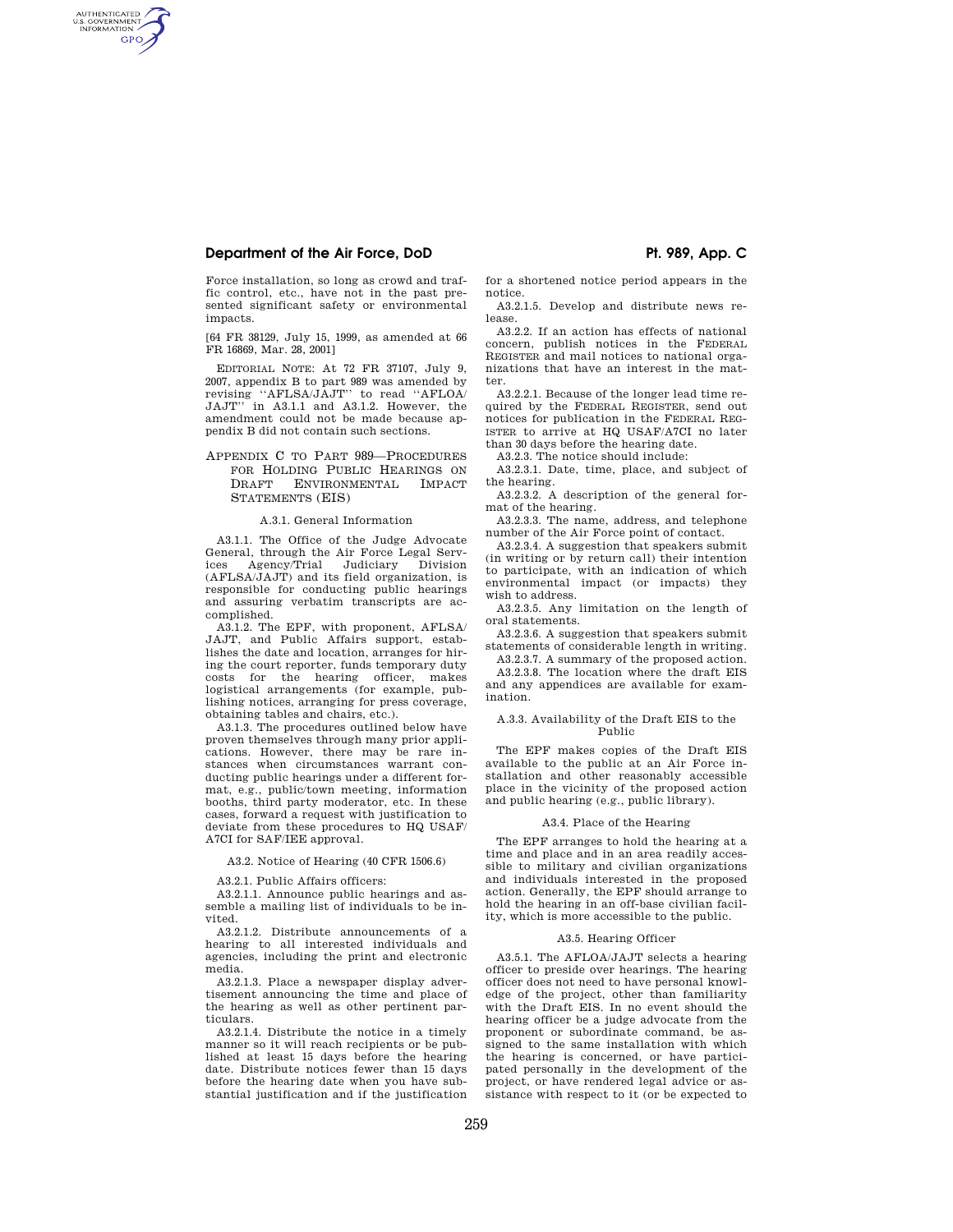do so in the future). The principal qualification of the hearing officer should be the ability to conduct a hearing as an impartial participant.

A3.5.2. The primary duties of the hearing officer are to make sure that the hearing is orderly, is recorded, and that interested parties have a reasonable opportunity to speak. The presiding officer should direct the speakers' attention to the purpose of the hearing, which is to consider the environmental impacts of the proposed project. Speakers should have a time limit to ensure maximum public input to the decisionmaker.

### A3.6. Record of the Hearing

The EIS preparation team must make sure a verbatim transcribed record of the hearing is prepared, including all stated positions, all questions, and all responses. The EIS preparation team should append all written submissions that parties provide to the hearing officer during the hearing to the record as attachments. The EIS preparation team should also append a list of persons who spoke at the hearing and submitted written comments and a list of the organizations or interests they represent with addresses. The EIS preparation team must make sure a verbatim transcript of the hearing is provided to the EPF for inclusion as an appendix to the Final EIS. The officer should also ensure that all persons who request a copy of the transcript get a copy when it is completed. Copying charges are determined according to 40 CFR 1506.6(f).

### A3.7. Hearing Format

Use the format outlined below as a general guideline for conducting a hearing. Hearing officers should tailor the format to meet the hearing objectives. These objectives provide information to the public, record opinions of interested persons on environmental impacts of the proposed action, and set out alternatives for improving the EIS and for later consideration.

A3.7.1. Record of Attendees. The hearing officer should make a list of all persons who wish to speak at the hearing to help the hearing officer in calling on these individuals, to ensure an accurate transcript of the hearing, and to enable the officer to send a copy of the Final EIS (40 CFR 1502.19) to any person, organization, or agency that provided substantive comments at the hearing. The hearing officer should assign assistants to the entrance of the hearing room to provide cards on which individuals can voluntarily write their names, addresses, telephone numbers, organizations they represent, and titles; whether they desire to make a statement at the hearing; and what environmental area(s) they wish to address. The hearing officer can then use the cards to

# **Pt. 989, App. C 32 CFR Ch. VII (7–1–10 Edition)**

call on individuals who desire to make statements. However, the hearing officer will not deny entry to the hearing or the right to speak to people who decline to submit this information on cards.

A3.7.2. Introductory Remarks. The hearing officer should first introduce himself or herself and the EIS preparation team. Then the hearing officer should make a brief statement on the purpose of the hearing and give the general ground rules on how it will be conducted. This is the proper time to welcome any dignitaries who are present. The hearing officer should explain that he or she does not make any recommendation or decision on whether the proposed project should be continued, modified, or abandoned or how the EIS should be prepared.

A3.7.3. Explanation of the Proposed Action. The Air Force EIS preparation team representative should next explain the proposed action, the alternatives, the potential environmental consequences, and the EIAP.

A3.7.4. Questions by Attendees. After the EIS team representative explains the proposed action, alternatives, and consequences, the hearing officer should give attendees a chance to ask questions to clarify points they may not have understood. The EIS preparation team may have to reply in writing, at a later date, to some of the questions. While the Air Force EIS preparation team should be as responsive as possible in answering questions about the proposal, they should not become involved in debate with questioners over the merits of the proposed action. Cross-examination of speakers, either those of the Air Force or the public, is not the purpose of an informal hearing. If necessary, the hearing officer may limit questioning or conduct portions of the hearing to ensure proper lines of inquiry. However, the hearing officer should include all questions in the hearing record.

A3.7.5. Statement of Attendees. The hearing officer must give the persons attending the hearing a chance to present oral or written statements. The hearing officer should be sure the recorder has the name and address of each person who submits an oral or written statement. The officer should also permit the attendees to submit written statements within a reasonable time, usually two weeks, following the hearing. The officer should allot a reasonable length of time at the hearing for receiving oral statements. The officer may waive any announced time limit at his or her discretion. The hearing officer may allow those who have not previously indicated a desire to speak to identify themselves and be recognized only after those who have previously indicated their intentions to speak have spoken.

A3.7.6. Ending or Extending a Hearing. The hearing officer has the power to end the hearing if the hearing becomes disorderly, if the speakers become repetitive, or for other